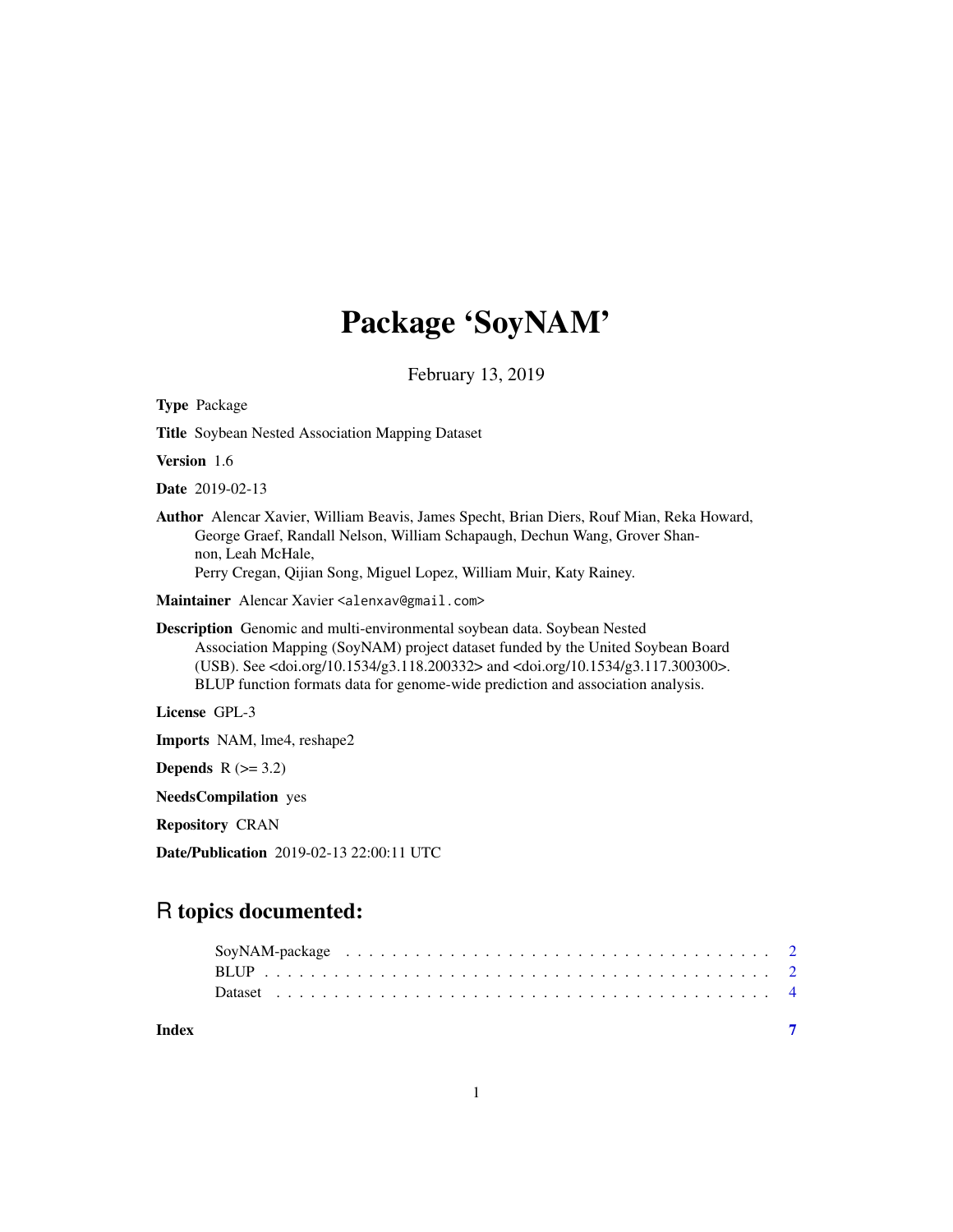#### Description

Genomic and multi-environmental soybean data. Soybean Nested Association Mapping (SoyNAM) project dataset funded by the United Soybean Board (USB). See <doi.org/10.1534/g3.118.200332> and <doi.org/10.1534/g3.117.300300>. BLUP function formats data for genome-wide prediction and association analysis.

# Details

| Package: | <b>NAM</b> |
|----------|------------|
| Type:    | Package    |
| Version: | 1.6        |
| Date:    | 2019-02-13 |
| License: | $GPI - 3$  |

# Author(s)

Alencar Xavier, William Beavis, James Specht, Brian Diers, Rouf Mian, Reka Howard, George Graef, Randall Nelson, William Schapaugh, Dechun Wang, Grover Shannon, Leah McHale, Perry Cregan, Qijian Song, Miguel Lopez, William Muir, Katy Rainey.

Maintainer: Alencar Xavier <alenxav@gmail.com>

# See Also

Functions: BLUP, data(soybase), data(soynam) and data(soyin).

BLUP *Best Linear Unbias Predictor*

# Description

Genetic values for a given trait computed by REML.

# Usage

```
BLUP(trait="yield",family="all",env="all",
MAF=0.05,use.check=TRUE,impute="FM",rm.rep=TRUE)
```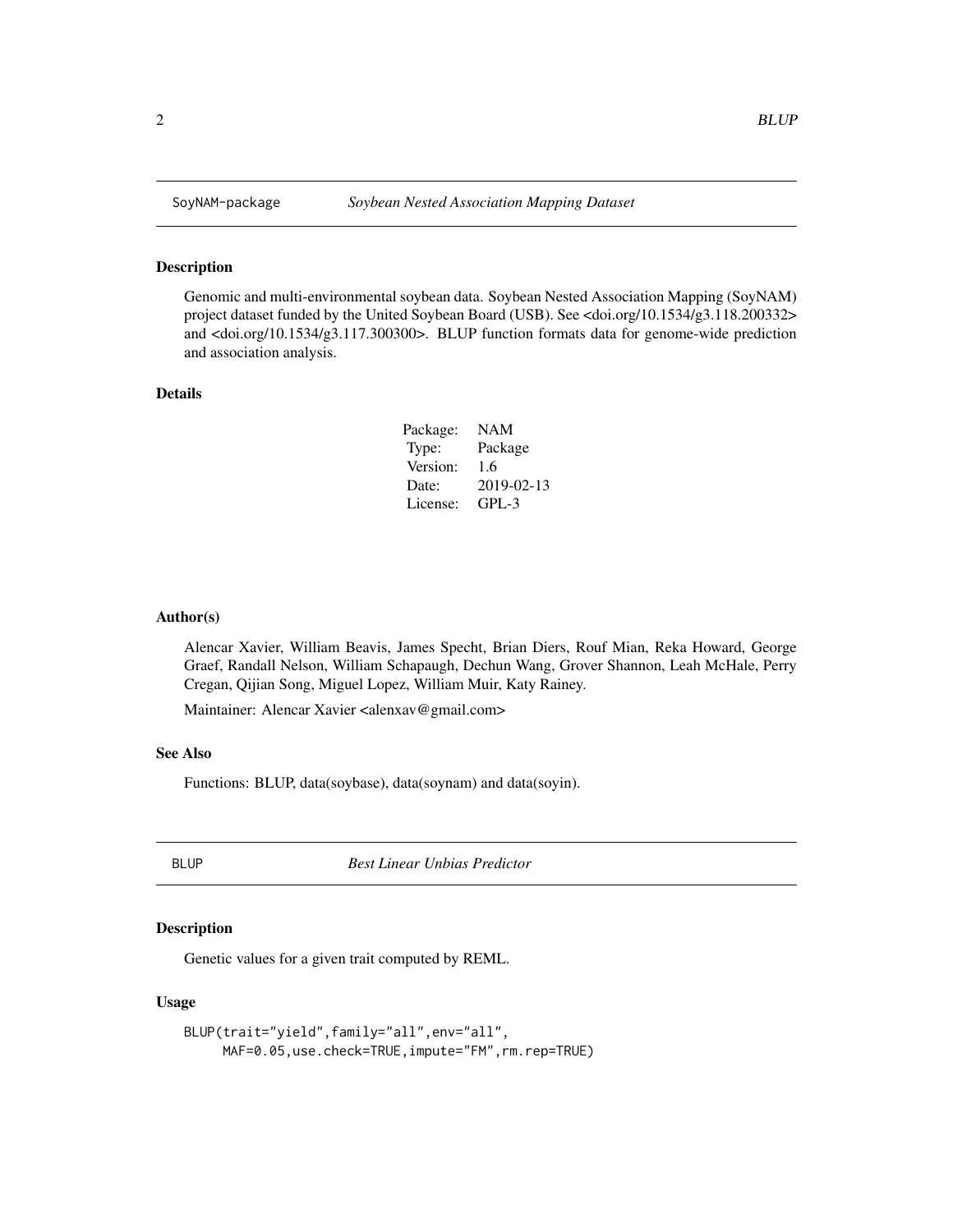#### $BLUP$  3

# Arguments

| trait      | Character. Trait of interest. The options are: "yield" (grain yield in Kg/ha),<br>"maturity" (days to maturity), "height" (plant height in cm), "lodging" (lodging<br>score from 1 to 5), "protein" (protein percentage in the grain), "oil" (oil percent-<br>age in the grain), "size" (seed size $=$ mass of 100 seeds in grams) and "fiber"<br>(fiber percentage in the grain). |
|------------|------------------------------------------------------------------------------------------------------------------------------------------------------------------------------------------------------------------------------------------------------------------------------------------------------------------------------------------------------------------------------------|
| family     | Numberic vector or "all". Which SoyNAM families to use.                                                                                                                                                                                                                                                                                                                            |
| env        | Numberic vector or "all". Which environments to use. The environments are<br>coded as follows: 1 (IA_2012), 2 (IA_2013), 3 (IL_2011), 4 (IL_2012), 5<br>(IL_2013), 6 (IN_2012), 7 (IN_2013), 8 (KS_2012), 9 (KS_2013), 10 (MI_2012),<br>11 (MO_2012), 12 (MO_2013), 13 (NE_2011), 14 (NE_2012), 15 (OHmc_2012),<br>16 (OHmc_2013), 17 (OHmi_2012) and 18 (OHmi_2013).              |
| <b>MAF</b> | Numeric. Minor allele frequency threshold for the markers.                                                                                                                                                                                                                                                                                                                         |
| use.check  | Logical. If TRUE, it includes a control term as fixed effect in the model.                                                                                                                                                                                                                                                                                                         |
| impute     | NULL, 'RF' of 'FM'. If 'RF', it imputes missing genotypes using random forest.<br>If 'FM' is imputes missing genotypes using a forward Markov Chain algorithm,<br>filling missing loci with the most likely genotype based on the previous marker.                                                                                                                                 |
| rm.rep     | Logical. If TRUE, it removes replicated genotypes. Genotypes are treated as<br>identical when the genotypes are more than 95 percent identical. This argument<br>requires imputed genotypes.                                                                                                                                                                                       |

#### Details

This function uses the raw dataset  $(data(soynan))$ , allowing user-defined data quality control for genotypes and BLUPs of genetic values.

The algorithm start from selecting the chosen families and environment that will be used for the best linear unbias predictor (BLUP). The BLUP values are calculates based on the following model:

 $Train = Control + Environment + Genotype)$ 

Where control is a covariate set as fixed effect based on the checks of each set (microenvironment); Environment is a random effect that represents the combination of location and year; and Genotype is the random effect associated to the lines. The BLUP values are the regression coefficients corresponding to the Genotype effect. The BLUP is calculated using the R package lme4 (Bates 2010) using REML.

If checks are used as covariate (use.check=TRUE), then the best linear unbias estimator (BLUE) of the check effects is assigned to each set as a micro-environmental control. Each set had between one and five controls, including the SoyNAM parents and five other cultivars. These genotypes are normalized by environment and the BLUE of each set is calculated. All genotypes in a same set will have the same check effect.

#### Value

This function returns a list with four objects. A numeric vector with the BLUP solution of the phenotyes ("Phen"); the corresponding genotypes ("Gen"); a vector with the respective family ("Fam"); and a numeric vector with the number of SNPs per cromosome ("Chrom"). The output of this fuction has the exact input format for the NAM package (Xavier et al. 2015) to perform genome-wide association analysis.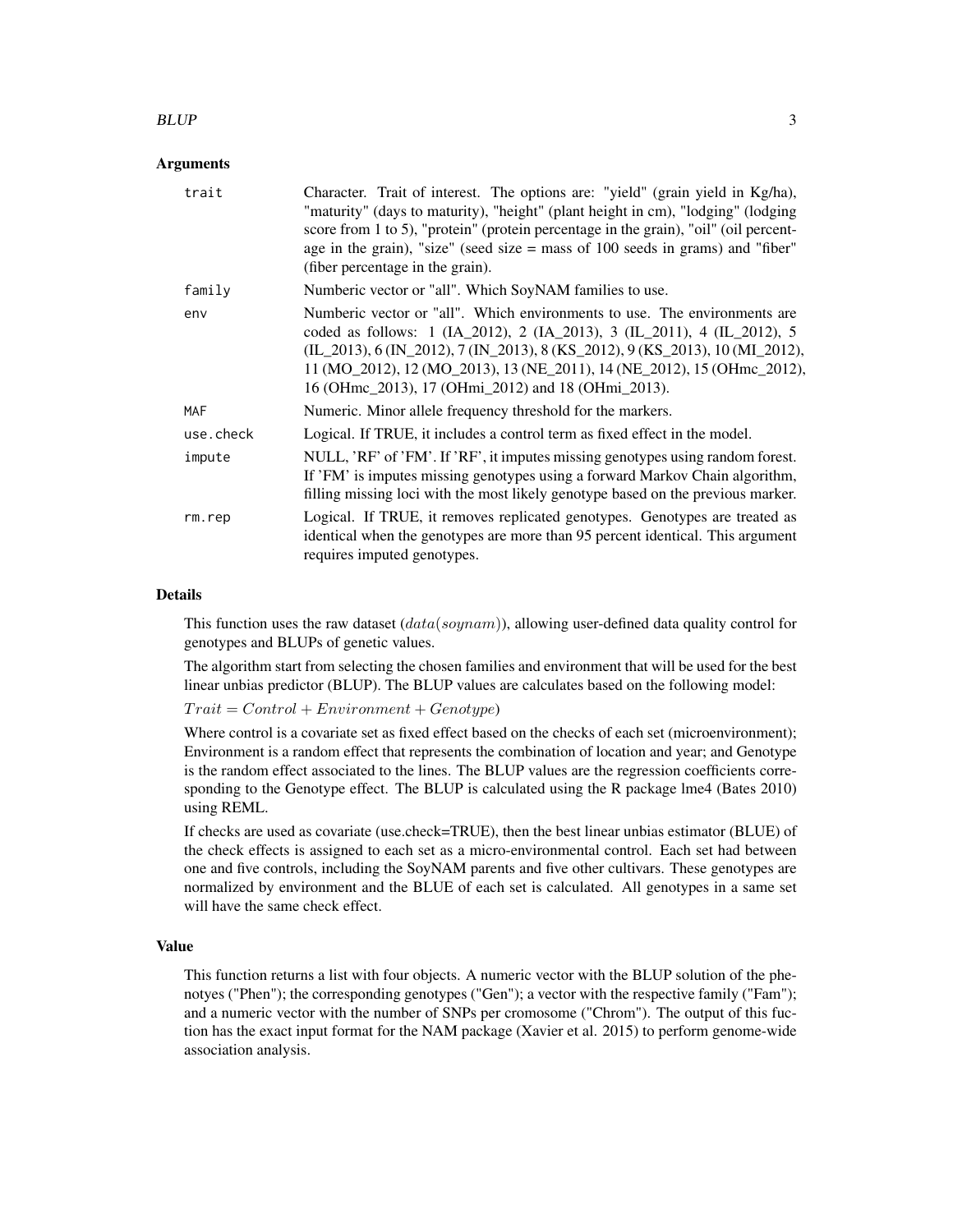#### <span id="page-3-0"></span>Author(s)

Alencar Xavier

#### References

Bates, D. M. (2010). lme4: Mixed-effects modeling with R. URL http://lme4.r-forge.r-project.org/book.

Xavier, A., Xu, S., Muir, W. M., & Rainey, K. M. (2015). NAM: association studies in multiple populations. Bioinformatics, 31(23), 3862-3864.

# **Examples**

Test=BLUP(trait="yield",family=2:3,env=1:2)

Dataset *Datasets*

#### Description

Genotypes and phenotypes from quality assured (soybase) or original (soynam) datasets. An additional dataset containing yield components (soyin) collected at Purdue University is also available. See the section "details" for the description of data objects.

The SoyNAM population (soynam.org) is a nested association mapping panel that comprises more than 5000 recombinant inbred lines (RILs), including determinate, indeterminate, and semi-determinate genotypes from maturity groups (MG) ranging from late MG II to early MG IV, derived from 40 biparental populations, where progenies were not exposed to selection. Each biparental population approximately contains 140 individuals and all families share the cultivar IA3023 as the standard parent. From the other 40 founder parents, 17 lines are elite public germplasm from different regions, 15 have diverse ancestry and 8 are plant introductions. The SoyNAM population was designed to dissect the genetic architecture of complex traits and to map yield-associated quantitative trait loci (QTL) using a diverse panel.

Parental lines were sequenced to derive the SNP allele calls. A total of 5303 SNP loci were selected with the criterion of maximizing the number of families segregating for those loci. The SNPs were used to build the SoyNAM 6K BreadChip SNP array using the Illumina Infinium HD Assay platform (Song et al. 2017). Among those SNPs, a subset of 4312 markers were selected by the SoyNAM group as quality-assured based on proportion of missing loci and correct segregation patterns. Both raw and quality assured genotypes are available in the R package SoyNAM.

# Usage

data(soybase) data(soynam)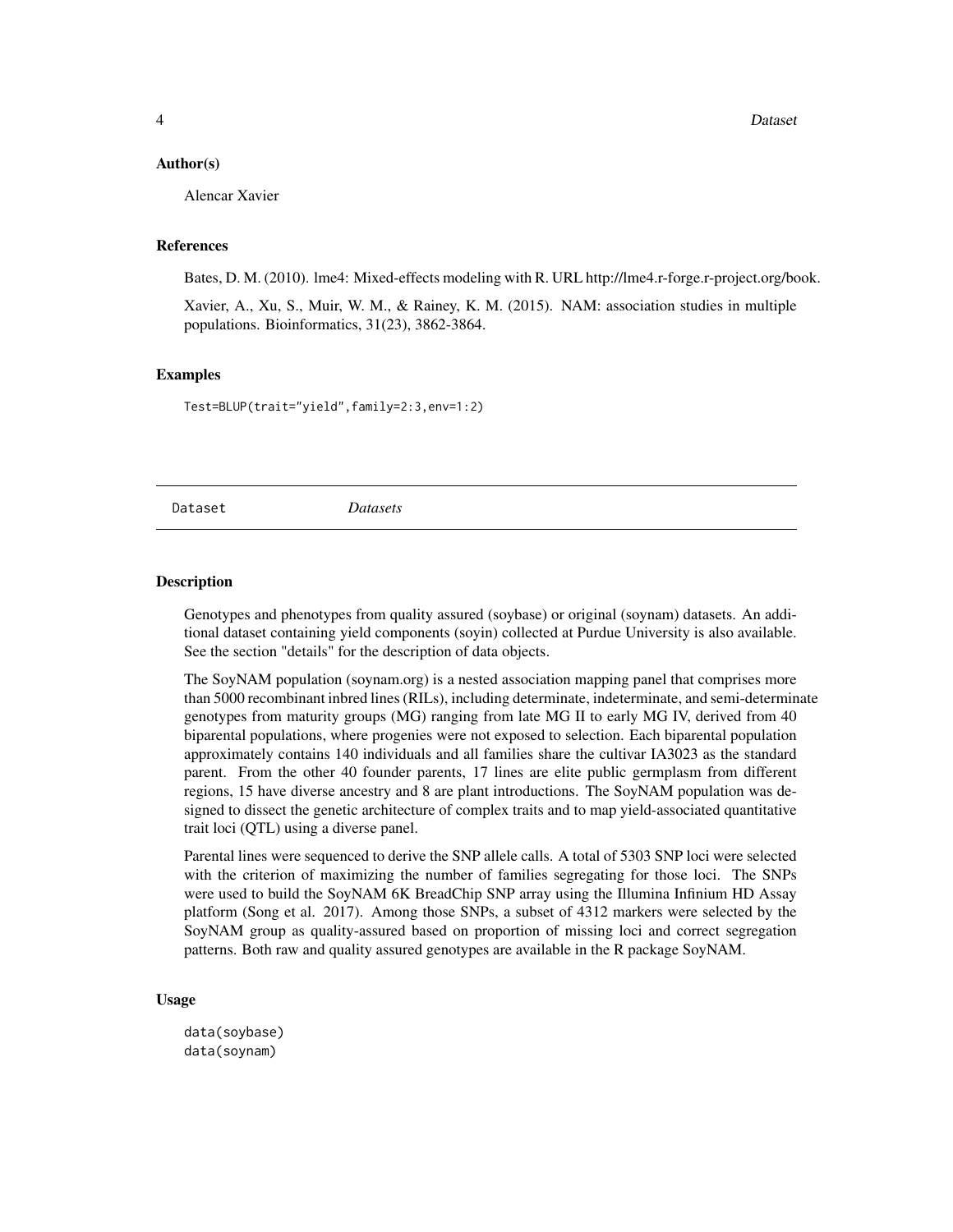#### Dataset 5 and 5 and 5 and 5 and 5 and 5 and 5 and 5 and 5 and 5 and 5 and 5 and 5 and 5 and 5 and 5 and 5 and 5 and 5 and 5 and 5 and 5 and 5 and 5 and 5 and 5 and 5 and 5 and 5 and 5 and 5 and 5 and 5 and 5 and 5 and 5 an

#### Details

Datasets of the SoyNAM project, original and quality assured (QA) versions. Data was downloaded on November 16th 2015 from <soynam.org>. The data collected in Indiana was collected in 2013- 2014 and made available on January 2018. Studies performed on the entire dataset with additional detail about the experimental settings include Diers et al. (2018) and Xavier et al. (2018).

Genotypic matrices are named "gen.raw" and "gen.qa" for the raw and QA versions, respectively. In each dataset, phenotypes are allocated into two objects, one with the lines ("data.line") and one with checks and parents ("data.checks"). Information on data objects include year, location, environment (combination of year and location), strain, family, set (set in each environment), spot (combination of set and environment), height (in centimeters), R8 (number of days to maturity), planting date (501 represents may 1), flowering (701 represents july 1), maturity (901 represents september 1), lodging (score from 1 to 5), yield (in Kg/ha), moisture, protein (percentage in the seed), oil (percentage in the seed), fiber (percentage in the seed), seed size (in grams of 100 seeds).

The dataset including yield components collected at Purdue University (West Lafayette, Indiana) was used to investigate genomic prediction (Xavier et al. 2016) and interaction among traits (Xavier et al. 2017). This dataset contains the genotypic information in the matrix "gen.in", with missing values imputed using the software MaCH (Li et al. 2010). Similar to the datasets previously described, phenotypes are allocated into two objects, lines ("data.line.in") and checks ("data.checks.in"). Information on these data objects include year, location, environment (combination of year and location), strain, family, set (set in each environment), spot (combination of set and environment), the spatial coordinates of the field plots (BLOCK, ROW and COLUMN), plant height (in centimeters), R1 (number of days to flowering), R8 (number of days to maturity), lodging (score from 1 to 5), yield (in bu/ac), leaf shape (ratio length:width), number of nodes in the main stem, number of pods in the main stem, number of pods per node, average canopy coverage, rate of canopy coverage, growing degree day to flowering (GDD\_R1), growing degree day to maturity (GDD\_R1), and length of reproductive period in terms of growing degree day (GDD\_REP).

## Author(s)

Alencar Xavier

#### References

Diers, B. W., Specht, J., Rainey, K. M., Cregan, P., Song, Q., Ramasubramanian, V., ... & Shannon, G. (2018). Genetic Architecture of Soybean Yield and Agronomic Traits. G3: Genes, Genomes, Genetics, g3-200332.

Li, Y., Willer, C. J., Ding, J., Scheet, P., & Abecasis, G. R. (2010). MaCH: using sequence and genotype data to estimate haplotypes and unobserved genotypes. Genetic epidemiology, 34(8), 816-834.

Song, Q., Yan, L., Quigley, C., Jordan, B.D., Fickus, E., Schroeder, S., Song, B., An, Y. Q. C., Hyten, D., Nelson, R., Rainey, K. M., Beavis, W. D., Specht, J. E., Diers, B. W., Cregan, P. (2017). Development and Genetic Characterization of the Soybean Nested Association Mapping (NAM) Population. Plant Genome. 10(2):1-14.

Xavier, A., Muir, W. M., & Rainey, K. M. (2016). Assessing predictive properties of genome-wide selection in soybeans. G3: Genes, Genomes, Genetics, 6(8), 2611-2616.

Xavier, A., Hall, B., Casteel, S., Muir, W., & Rainey, K. M. (2017). Using unsupervised learning techniques to assess interactions among complex traits in soybeans. Euphytica, 213(8), 200.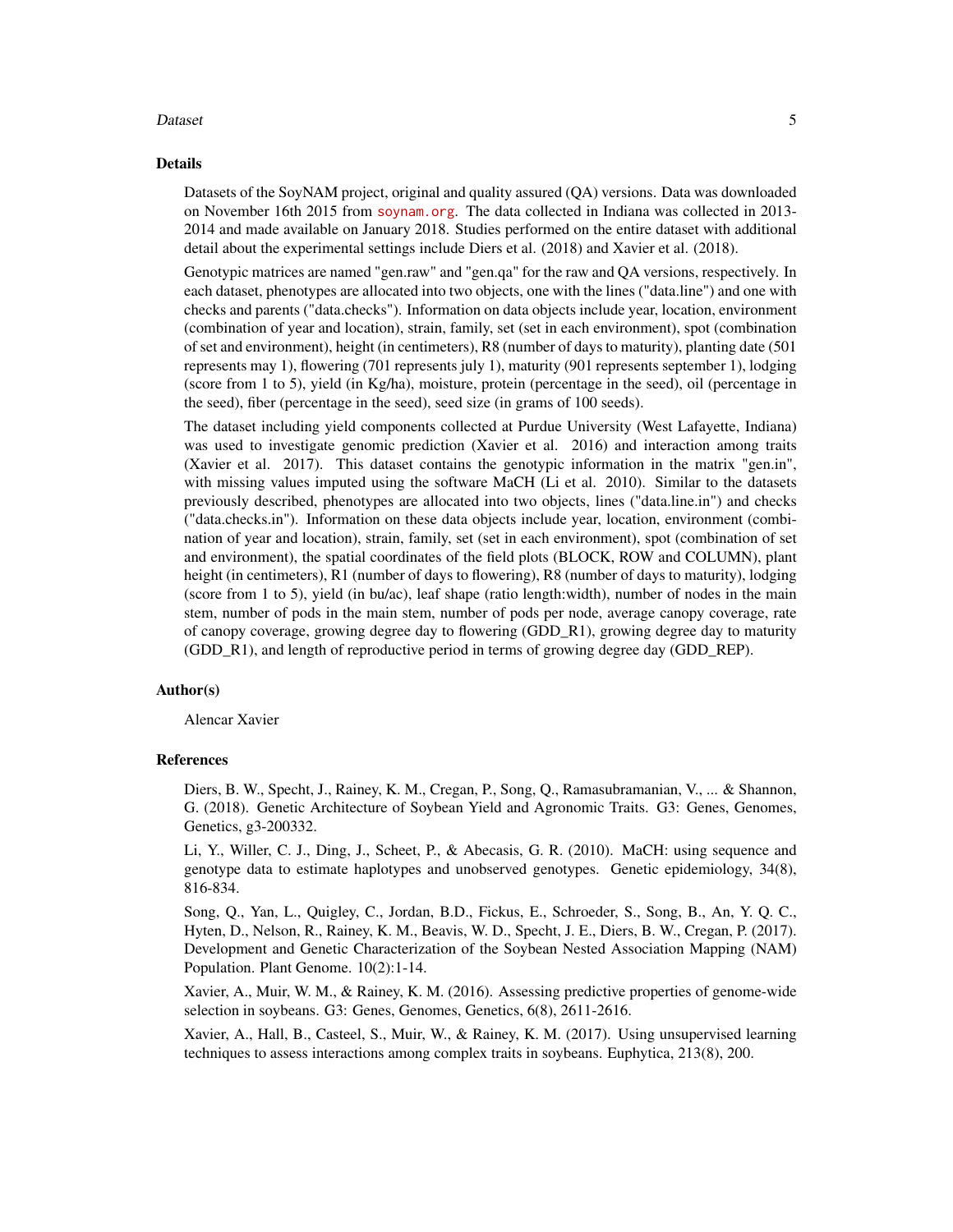#### **6** Dataset **Dataset Dataset D**

Xavier, A., Jarquin, D., Howard, R., Ramasubramanian, V., Specht, J. E., Graef, G. L., ... & Nelson, R. (2017). Genome-Wide analysis of grain yield stability and environmental interactions in a multiparental soybean population. G3: Genes, Genomes, Genetics, g3-300300.

# Examples

data(soynam) data(soybase) data(soyin)